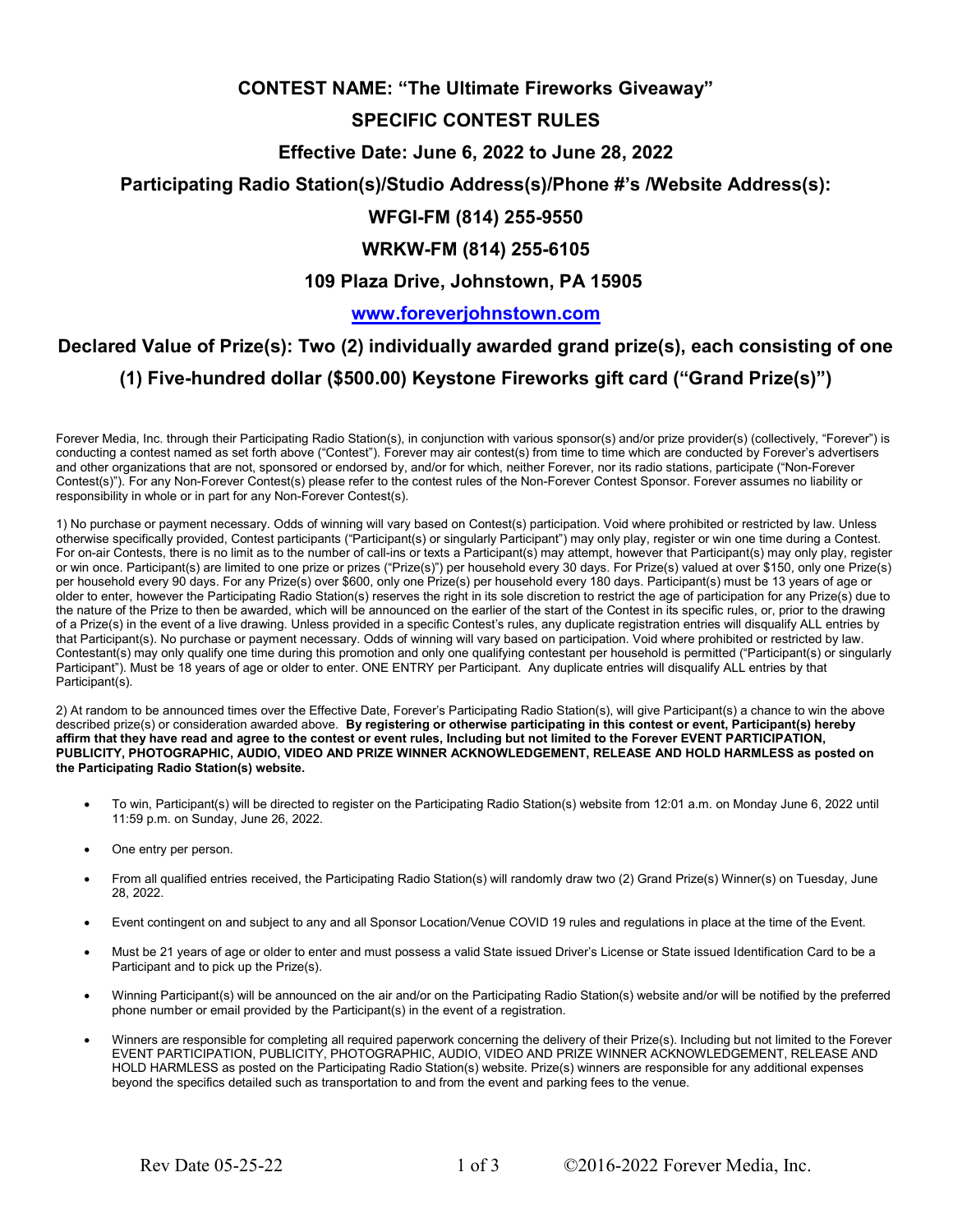- Prize(s) may be time sensitive. Unless otherwise notified by the Participating Radio Station(s), winner(s) must pick up their Prize(s) on the earlier of: (i) noon two (2) business days prior to the date of a time specific contest, concert, or event, or (ii) thirty (30) days from the Prize(s) award. Proper photo ID will be required to pick up a Prize(s) at the Participating Radio Station(s) or, in the event that a specific Prize(s) must be picked up at a venue will call window, proper Photo ID for that Winner will be required. Winners are hereby advised and acknowledge that Event admission Prize(s) may be issued by the Prize(s) Event Venue in e-ticket or other electronic delivery form, which would require Winners to supply a valid email address to Forever in advance. Winners are responsible for notifying Forever of their receipt of any electronic tickets and agrees to hold Forever harmless from and any all claims regarding the electronic transmittal of any Venue electronic ticket failure or discrepancy.
- If any concert or event is cancelled, no other Prize(s) will be substituted.
- Prize(s) encompassing Restaurant gift certificate(s) have no cash value and may have redemption restrictions such as not being redeemable for purchase of alcohol and/or the gratuity. All restaurant gift certificates Prize(s) Winners are responsible for confirming with the particular restaurant gift certificate venue regarding any restrictions prior to use.
- Winners are responsible for completing all required paperwork concerning the delivery of their Prize(s). Any Forever Contest(s) winner who during the course of a calendar year wins more than \$600 in prizes in the aggregate from Forever and/or a participating Vendor or Sponsor for those Contest(s) will receive an IRS Form 1099 from Forever, or as otherwise specifically provided in the rules for that Contest.
- Prize(s) that might include either a specific or random prize that includes the award of event tickets to a concert venue or other event ("Event") may have varying de minimus declared values that exceed the \$200 Declared Value of Prize(s). In addition, this type of Event may also include a meet and greet and/or backstage pass and/or VIP opportunity on a case-by-case basis. If a meet and greet, backstage pass opportunity is available for a particular Event it will be announced in advance of that Event, and the value of the meet and greet and/or backstage pass will be declared at 150% of the base floor premium seat and included as an add on to the per ticket value ("Prize(s)").
- All Contest Participant(s) are also advised that any Prize(s) for a particular Forever Contest may be supplied by a Record Label, Event Promoter, or other type Sponsor ("Prize(s) Provider"). In such case where the Prize(s) Provider is not a traditional over the air advertiser, the Participating Radio Stations will advise such over the air, during the contest at random times.
- The Forever Participating Radio Station(s) may from time to time work in conjunction with artists, concert promoters and various venues throughout our listening area to provide contestants the opportunity to win tickets and sometimes meet performers or personalities backstage and/or communicate with the performers or personalities via internet or social media as part of a contest or promotion. In such case, the Participating Radio Station(s) will be notified not later than 24 hours prior to the event where possible. This opportunity is at all times subject to the sole discretion of the performer and the controlling venue or the Participating Radio Station(s) and subject to change at any time. With this in mind, there may be situations where the Forever Participating Radio Station(s) and the promoter and/or the venue cannot be held liable for, including but not limited to: changes to the time, place, method, procedure, acts of god, technical or logistical difficulties or cancellation of the event and or applicable interface with the performer or personality interface sessions at any time. In all cases of performer or personality interface, Winner(s) are responsible for arriving or being available for the interface at the predetermined time and may not be intoxicated or under the influence of any substance, Winners that miss the predetermined time or are visibly impaired or act in appropriately as, determined in the sole discretion of the performer, and/or personality, and/or any Forever Media employee and/or artist management at their sole discretion, will forfeit their ability to interface with the artist or performer and will not be awarded any prize substitution or other compensation of any kind.
- Prize(s) may not be exchanged and have no cash value.

3) Any questions or comments regarding the operation of the Contest must be made in writing to Participating Radio Station(s) Operations Director at the Studio Address.

4) All Contest Rules are subject to change at the sole discretion of the Participating Radio Station(s) at their sole discretion. Forever retains the right to cancel this Contest for any reason at any time.

5) A copy of the official rules governing this Contest as well as Forever's General Contest Rules are available at the Participating Studio Address and on the Participating Radio Station(s) website address(s). Copies of the rules can be requested by sending a self-addressed stamped envelope to the Studio Address.

The above Specific Contest Rules are to be applied in conjunction with the General Contest Rules in effect by Forever at the time of a Specific Contest and may be amended, supplemented, modified in all or part for a specific radio station or station(s) Events/Contests/Activities from time to time by Forever in its sole discretion. Forever at all times reserves the right to amend/supplement and/or modify these Specific Contest Rules with specific rules which shall be made available by the Forever radio station as appropriate and in the Forever radio station(s) sole discretion. Listeners' and potential contest Participant(s) are